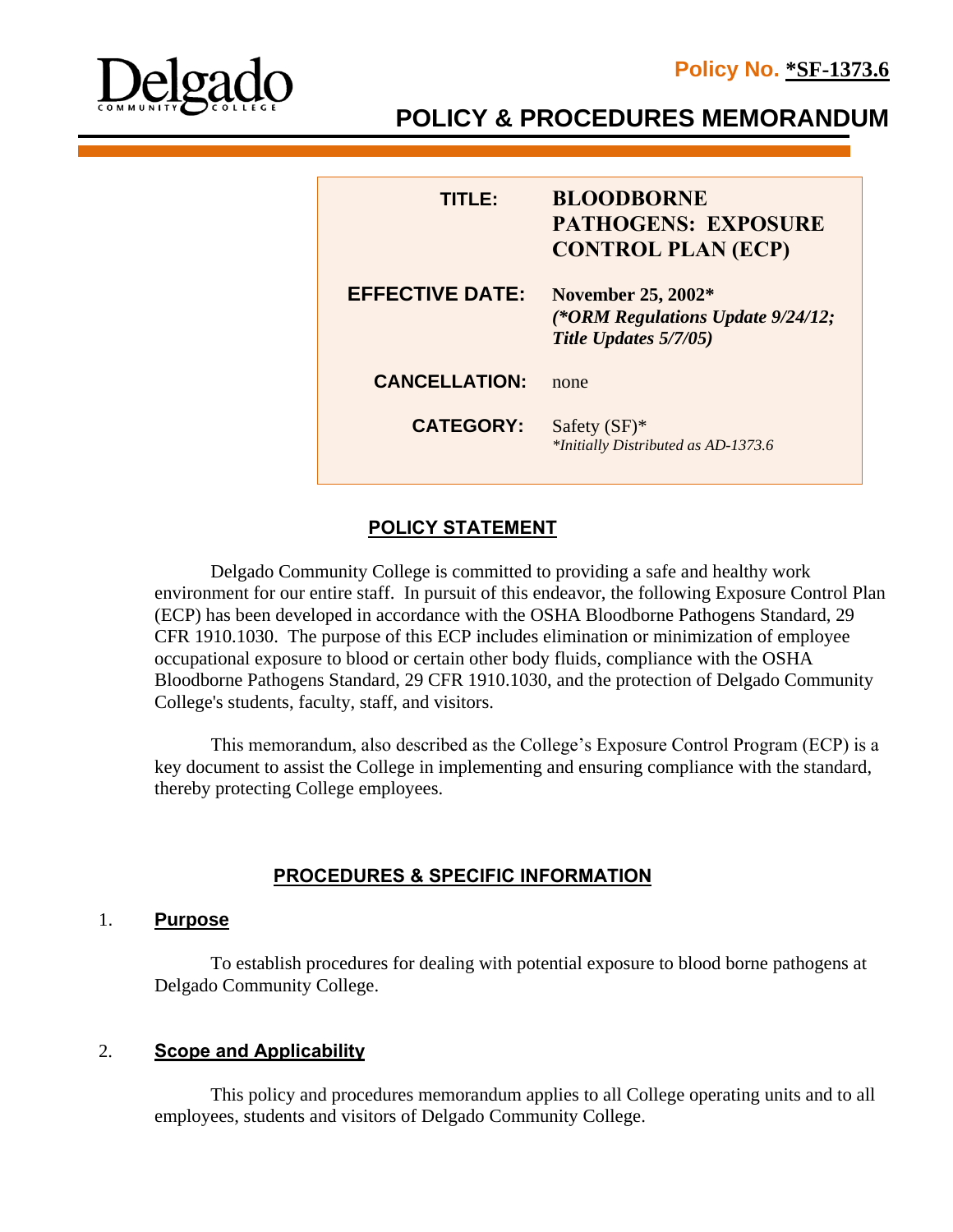#### 3. **Program Administration**

The Health Services EMT-Paramedic is responsible for the implementation of the Exposure Control Plan (ECP). This individual will maintain, review and update the ECP at least annually and whenever necessary to recommend new or modified tasks and procedures.

 Those employees who have occupational exposure to blood or other potentially infectious materials (OPIM) must comply with the procedures and work practices outlined in this memorandum.

 The College Health Services EMT-Paramedic will maintain and provide all necessary personal protective equipment (PPE), engineering controls (i.e., sharps containers), labels, and red bags as required by the standard. He/she will also ensure that adequate supplies of the aforementioned equipment are available in the appropriate sizes.

 The College Health Services EMT-Paramedic in conjunction with the Human Resources Department will be responsible for ensuring that all medical actions required are performed and that appropriate employee health records are maintained.

The College Health Services EMT-Paramedic will be responsible for training, documentation of training, and making the written ECP available to employees.

 The Maintenance Department will be responsible for the proper disposal of all medical waste produced by actions occurring on any campus in the pursuit of the proper application of the Bloodborne Pathogen Program.

#### 4. **Employee Exposure Determination**

The U.S. Occupational Safety Health Administration (OSHA) requires employers to perform an exposure determination concerning which employees may incur occupational exposure to blood or other potentially infectious materials. The exposure determination is made without regard to the use of personal protective equipment (i.e., employees are considered to be exposed even if they wear personal protective equipment).

The exposure determination of *Ongoing Exposure Risk* includes all job classifications in which employees will incur such occupational exposure, regardless of frequency. At the College the following job classifications are in this category:

- College Health Services EMT-Paramedic
- College personnel assisting with administering vaccinations
- Nursing/Allied Heath Faculty with exposure to clinical settings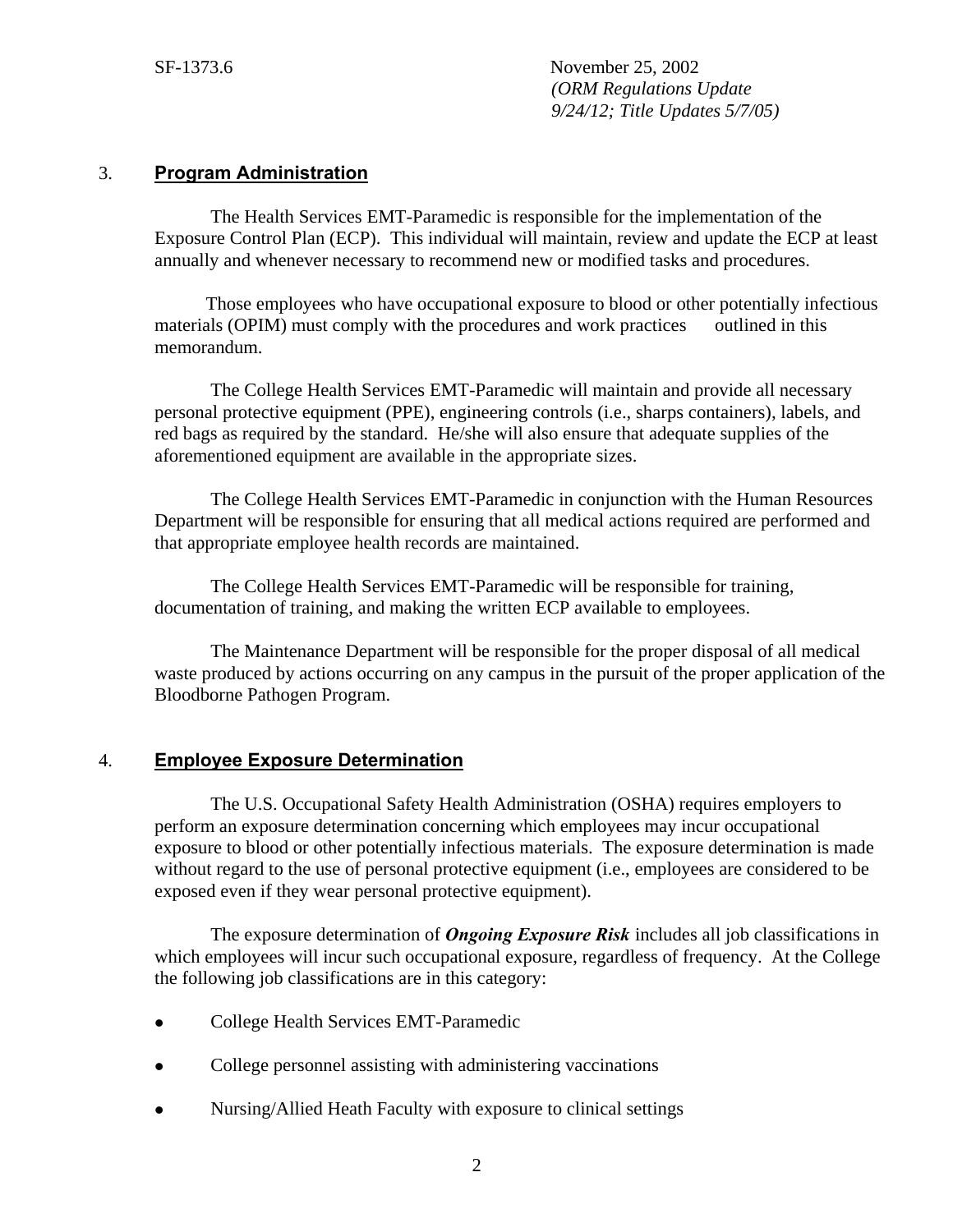Any College personnel assisting with providing health services, clerical and administrative staff working with the above mentioned classifications

## 5. **Implementation of Methods of Exposure Control**

This plan includes a schedule and method of implementation for the various requirements of the standard. It is the College's policy to comply with this requirement. Employees covered by the bloodborne pathogen standard receive an explanation of this ECP during their initial training session. It will also be reviewed in their annual refresher training. All employees have an opportunity to review this plan at any time during their work shift by contacting the custodian of the Delgado Community College Loss Prevention Manual in their departmental office. If requested, the College Health Services EMT-Paramedic will provide an employee with a copy of the ECP.

### 6. **Compliance Strategies**

- A. *The Centers for Disease Control (CDC) Universal Precautions*: will be observed at the College in order to prevent contact with blood or other potentially infectious materials. All blood or other potentially infectious material will be considered infectious regardless of the perceived status of the source individual.
- B. **Engineering and Work Practice Controls:** will be utilized to eliminate or minimize exposure to employees at the College. Where occupational exposure remains after the institution of these controls, personal protective equipment shall also be utilized. At the College the following engineering controls will be utilized:

### 1. **Hand-Washing Facilities**

Hand washing facilities are available to the employees who incur exposure to blood or other potentially infectious materials.

OSHA requires that these facilities be readily accessible after incurring exposure. In College lavatories employees should not have to open doors or use stairs to access washing facilities in order to avoid further surface contamination.

Supervisors shall ensure that after the removal of personal protective gloves, employees shall wash hands and any other potentially contaminated skin area immediately or as soon as feasible with soap and water.

Supervisors shall ensure that if employees incur exposure to their skin or mucous membranes, then those areas shall be washed or flushed with water as soon as feasible following contact.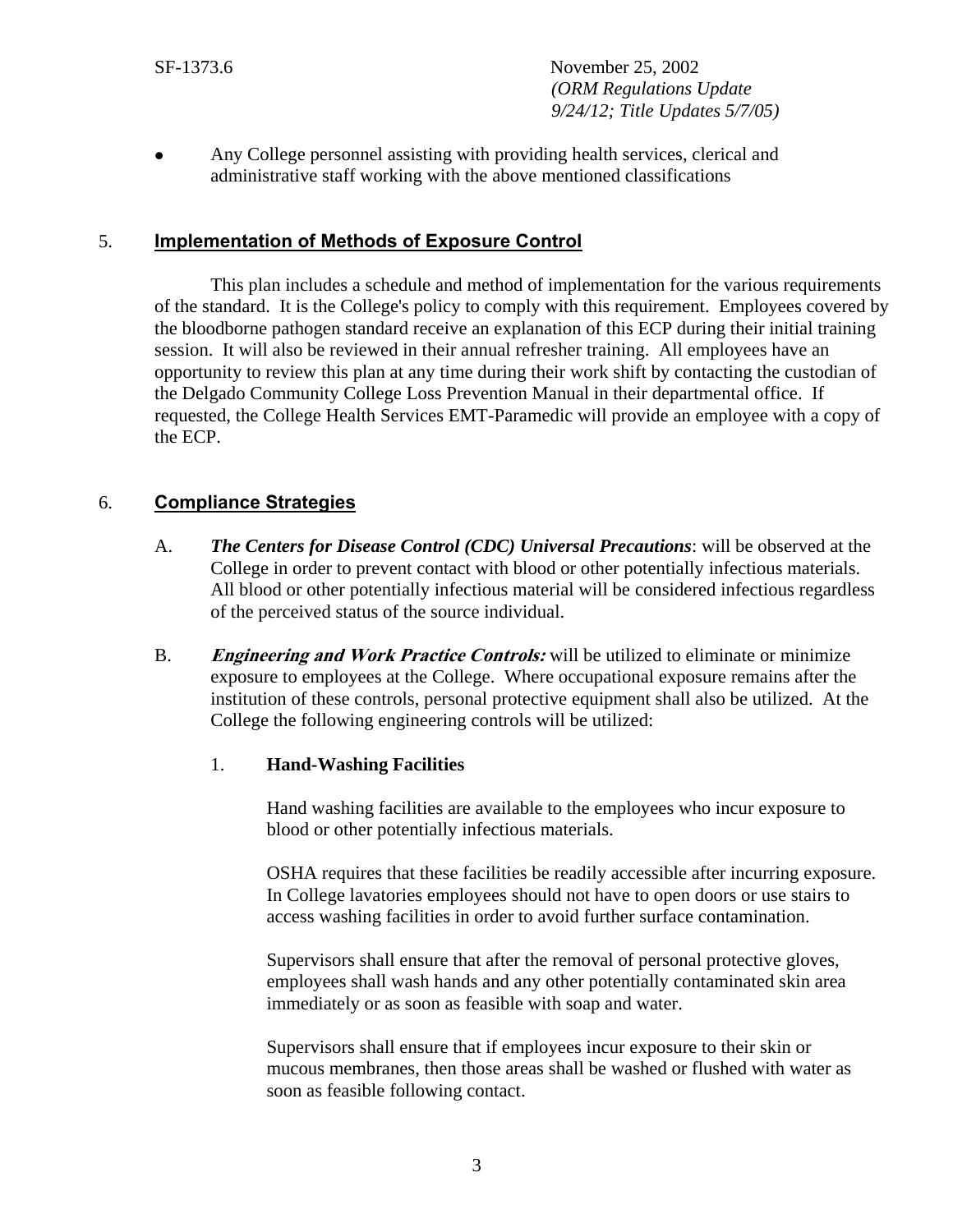#### 2. **Sharps, Contaminated Needles & Glassware**

Contaminated needles and other contaminated sharps will not be bent, recapped, removed, sheared or purposely broken. OSHA allows an exception to this if the procedure would require that the contaminated needle be recapped or removed and no alternative is feasible and the action is required by the medical procedure. If such action is required, then the recapping or removal of the needle must be done by the use of a mechanical device or a one-handed technique.

#### 3. **Disposal of Sharps, Contaminated Needles & Glassware**

All sharps must be placed in a labeled, biohazard sharps container. All needles are to be placed in a labeled biohazard needles/sharps container.

Contaminated sharps shall be discarded immediately or as soon as feasible in containers that are closable, puncture resistant, leak proof on sides and bottom and labeled or color coded. Delgado Community College will provide leak-proof containers for contaminated sharps capable of resisting punctures and labeled as a biohazard. These containers are to be used for gathering and storage of all contaminated sharps, including glassware.

- During use, containers for contaminated sharps shall be easily accessible to personnel and located as close as is feasible to the immediate area where sharps are used or can be reasonably anticipated to be found (i.e., Exam rooms, Laboratory, Nursing triage area, Training room).
- Employees are to use unwinders to separate needles from syringes and vacutainers and are to be trained regarding proper removal of needles.
- The containers shall be maintained upright throughout use, replaced routinely and not be allowed to overfill. They are to be checked every time there is a pickup of infectious waste and changed when they are nearly full.
- When moving containers of contaminated sharps from the area of use, the containers shall be closed immediately prior to removal or replacement to prevent spillage or protrusion of contents during handling, storage, transport, or shipping.
- The container shall be placed in a secondary container if leakage of the primary container is possible. The second container shall be closeable, constructed to contain all contents and prevent leakage during handling, storage and transport, or shipping. The second container shall be labeled or color-coded to identify its contents.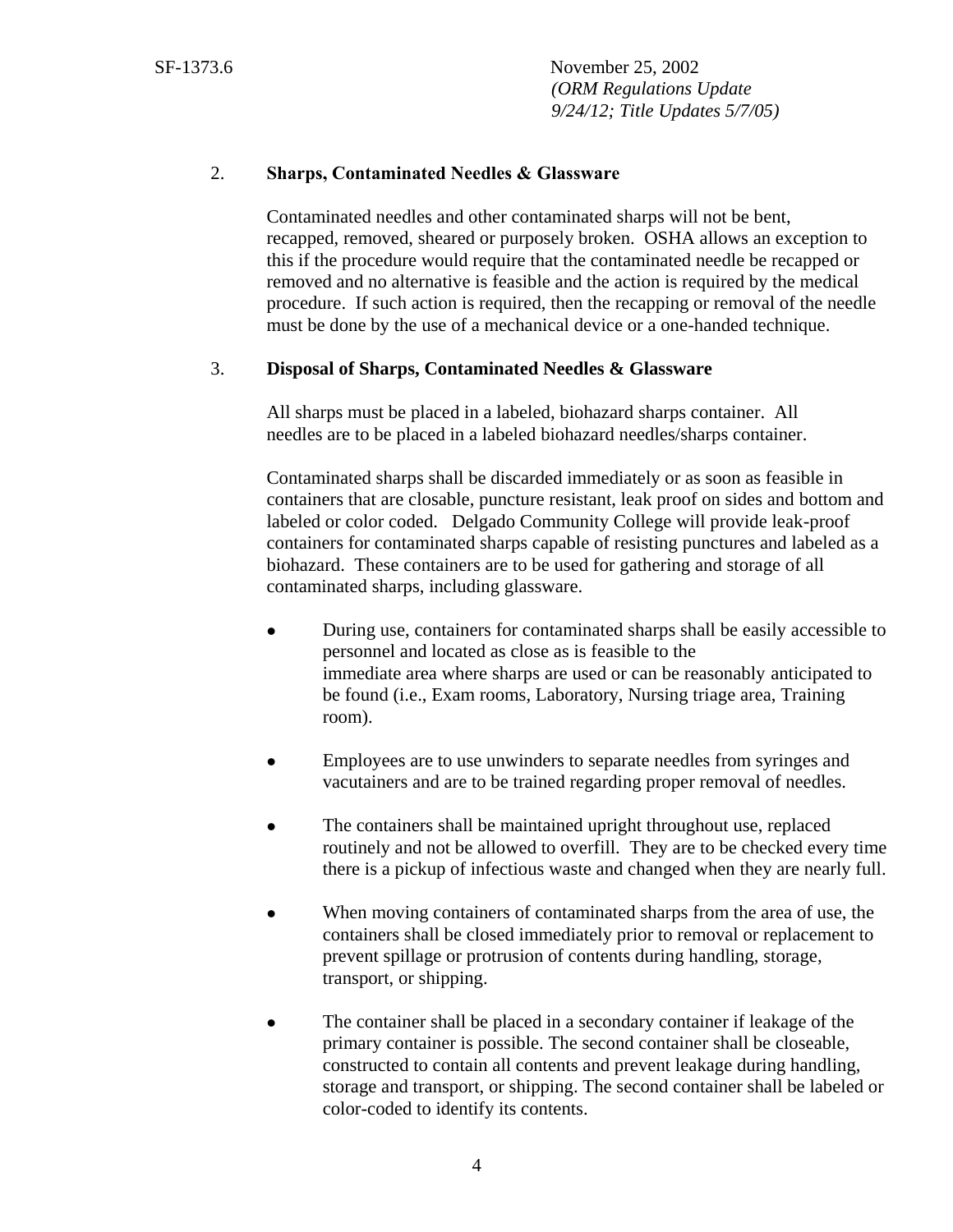#### 4. **Other Regulated Waste**

Delgado Community College will provide containers sufficient to contain regulated wastes capable of resisting punctures and labeled as a biohazard (as appropriate). Regulated Waste includes the following:

- Liquid or semi-liquid blood or other potentially infectious material.
- Items contaminated with blood or other potentially infectious material that would release these substances in a liquid or semi liquid if compressed.
- Items that are caked with blood or other potentially infectious material and are capable of releasing these substances during handling.
- Pathologic and microbiological waste containing blood or other potentially infectious material.

Other regulated waste shall be placed in containers, which are closeable, constructed to contain all contents and prevent leakage of fluids during handling, storage, transportation or shipping. The waste must be labeled or color-coded and closed prior to removal to prevent spillage or protrusion of contents during handling, storage, transport, or shipping. Disposal of all regulated waste shall be in accordance with applicable Federal, State and Local regulations.

C. *Personal Protective Equipment (PPE):* PPE must be used to prevent blood or Other Potentially Infectious Materials (OPIMs) from passing through to, or contacting the employee's work or street clothes, undergarments, skin, eyes, mouth, or other mucus membranes, unless engineering controls and work practices have eliminated occupational exposure. An employee may temporarily decline to wear PPE only when, in a lifethreatening situation, the use of protective equipment will prevent the delivery of health care and public safety services or pose an increased hazard to workers. Incidents during which an employee elects not to wear protective equipment are to be documented in order to determine whether changes can be instituted to prevent occurrences in the future.

Delgado Community College assumes the financial responsibility for purchasing PPE that protects its employees against contact with blood or OPIM as can be reasonably anticipated encountering in its setting. If laboratory coats and uniforms are to be used as PPE, they will be laundered through Contract hire on a as needed basis, and are not to be taken home for cleaning. The College Health Services EMT-Paramedic will provide the PPE required by bloodborne first responder teams, in order to protect them in the execution of their duties.

All PPE must be removed prior to leaving the work area, removed as soon as possible following penetration by blood or OPIM and placed in a designated area or container for storage, washing, decontamination or disposal.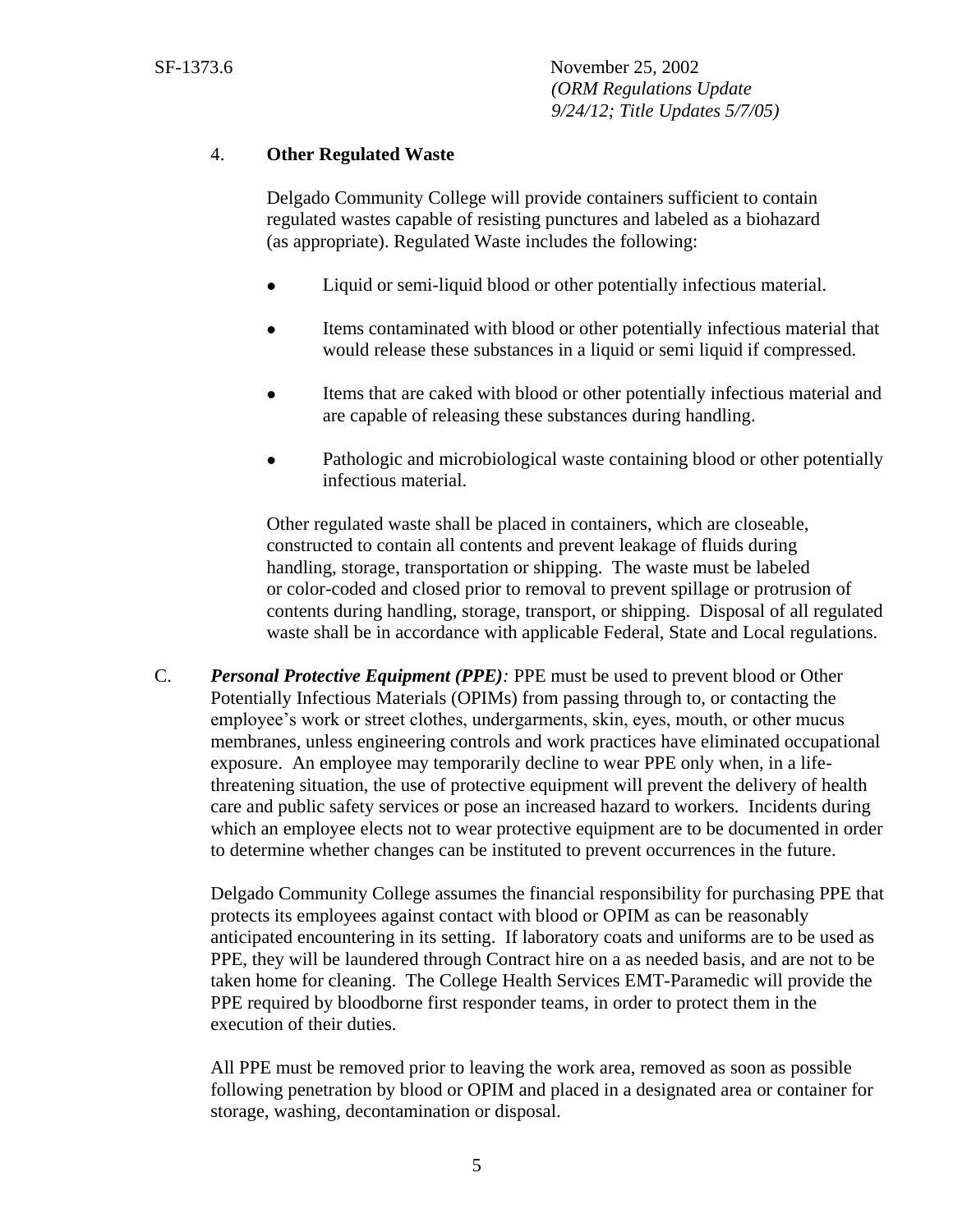### D. **Housekeeping Practices**

### 1. *Regulated Waste*

Regulated waste is to be placed in containers, which are closable, constructed to contain all contents and prevent leakage, appropriately labeled and color coded, and closed prior to removal, to prevent spillage or protrusion of contents during handling.

### 2. *Work Surfaces*

Work surfaces are to be decontaminated with a detergent or 10% bleach solution after completion of procedures, immediately upon contamination by any spill of blood or OPIM and at the end of each work shift.

### 3. *Protective Coverings*

Non-absorbent, protective coverings, are to be used to cover equipment and surfaces when they have become overtly contaminated and at the end of a work shift if they have become contaminated.

### 4. *Reusable Receptacles*

Reusable receptacles like bins, garbage receptacles, and pails will be decontaminated weekly. When contamination is visible, receptacles should be decontaminated immediately.

### 5. *Broken Glassware*

Broken glassware, which may be contaminated, must not be picked up directly with the hands. Tools used in cleanup of broken glass are to be decontaminated and broken glass discarded in a sharps container. Do not use vacuum cleaner for cleanup of contaminated glass.

### 6. *Laundry*

Laundry contaminated with blood or other potentially infectious materials will be handled as little as possible. Such laundry will be placed in appropriately marked "A biohazard," labeled, or color-coded red bags at the location where it was used. Such laundry will not be sorted or rinsed in the area of use.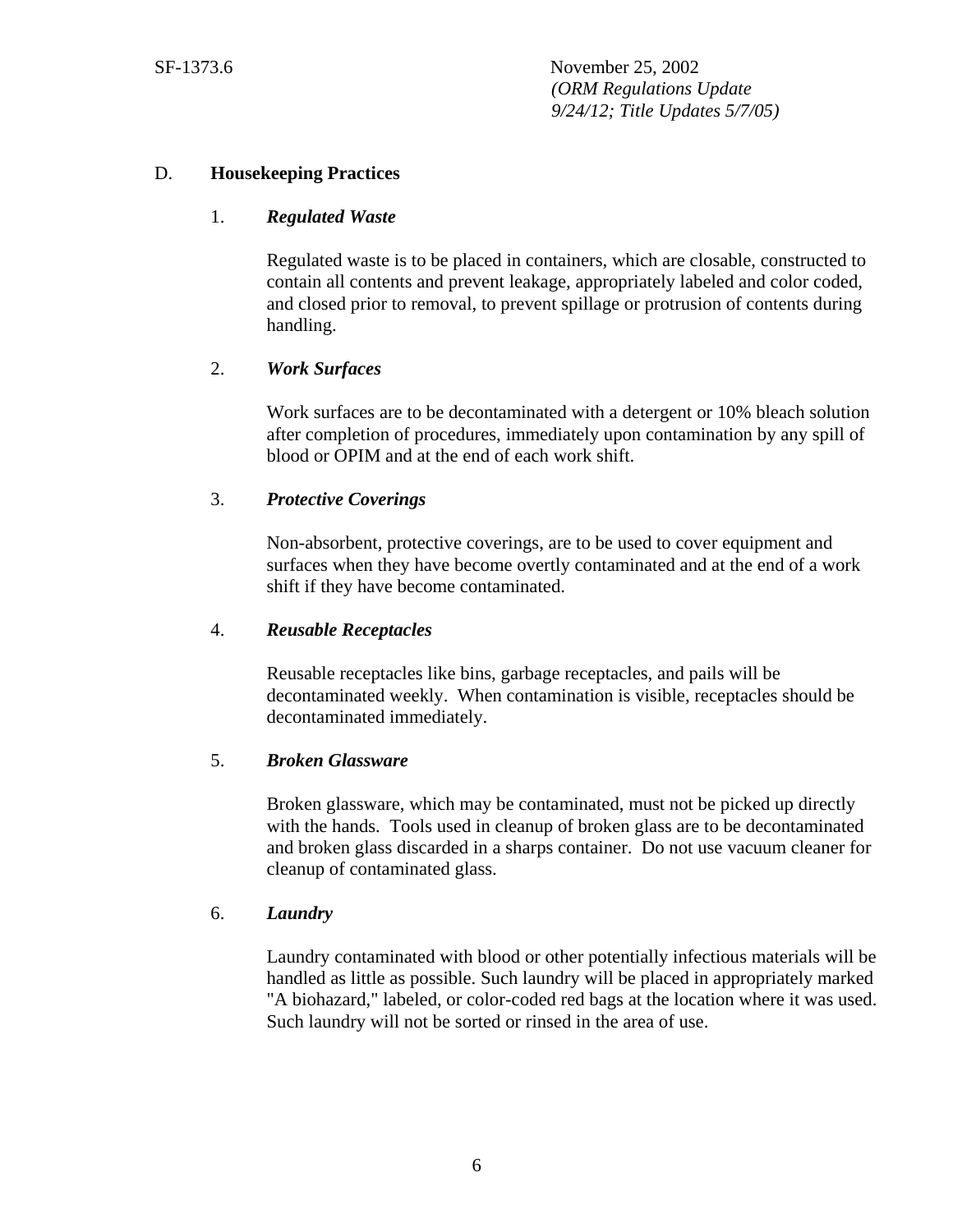## E. **Labeling Procedures of Blood or OPIM**

Labels to be used to warn employees who may have contact with containers, of the potential hazard posed by their contents. Labels are to be attached to container of regulated waste, to refrigerators containing blood and OPIM, and to other containers used to store, transport, or ship blood or OPIM. The warning label must be fluorescent orange or orange red, containing the biohazard symbol and the word "biohazard" in a contrasting color and be attached to prevent loss or unintentional removal of the label.

### F. **General Practices**

- Food and Drinks are not to be kept in refrigerators, freezers, shelves, cabinets, or on countertops where blood or OPIMs are present.
- Applying cosmetics or contact lenses is prohibited in areas where blood or OPIMs are present.
- All procedures involving blood or OPIMs must be performed in such a manner as to minimize splashing, spraying, splattering and generation of droplets of these substances.

### G. **Hepatitis B Vaccine**

The College Health Services EMT-Paramedic will provide training to employees on Hepatitis B vaccinations, addressing the safety, benefits, efficacy, methods of administration, and availability. The Hepatitis B vaccination series is available at no cost after training and within (ten) 10 days of initial assignment to employees identified in the exposure determination section of this plan.

Vaccination is encouraged *unless*:

- Documentation exists that the employee has previously received the series.
- Antibody testing reveals that the employee is immune.
- Medical evaluation shows that vaccination is contraindicated.

However, if an employee chooses to decline vaccination, the employee must sign a declination form. This declination form will be kept with the employee's medical file in the College Health Services EMT-Paramedic's office. Employees who declined the vaccine may request and obtain the vaccination at a later date at no cost. The College Health Services EMT-Paramedic will provide the required vaccinations in their office. Following Hepatitis B vaccinations, the health care professional will provide a Written Opinion, which will be limited to whether the employee required the hepatitis vaccine,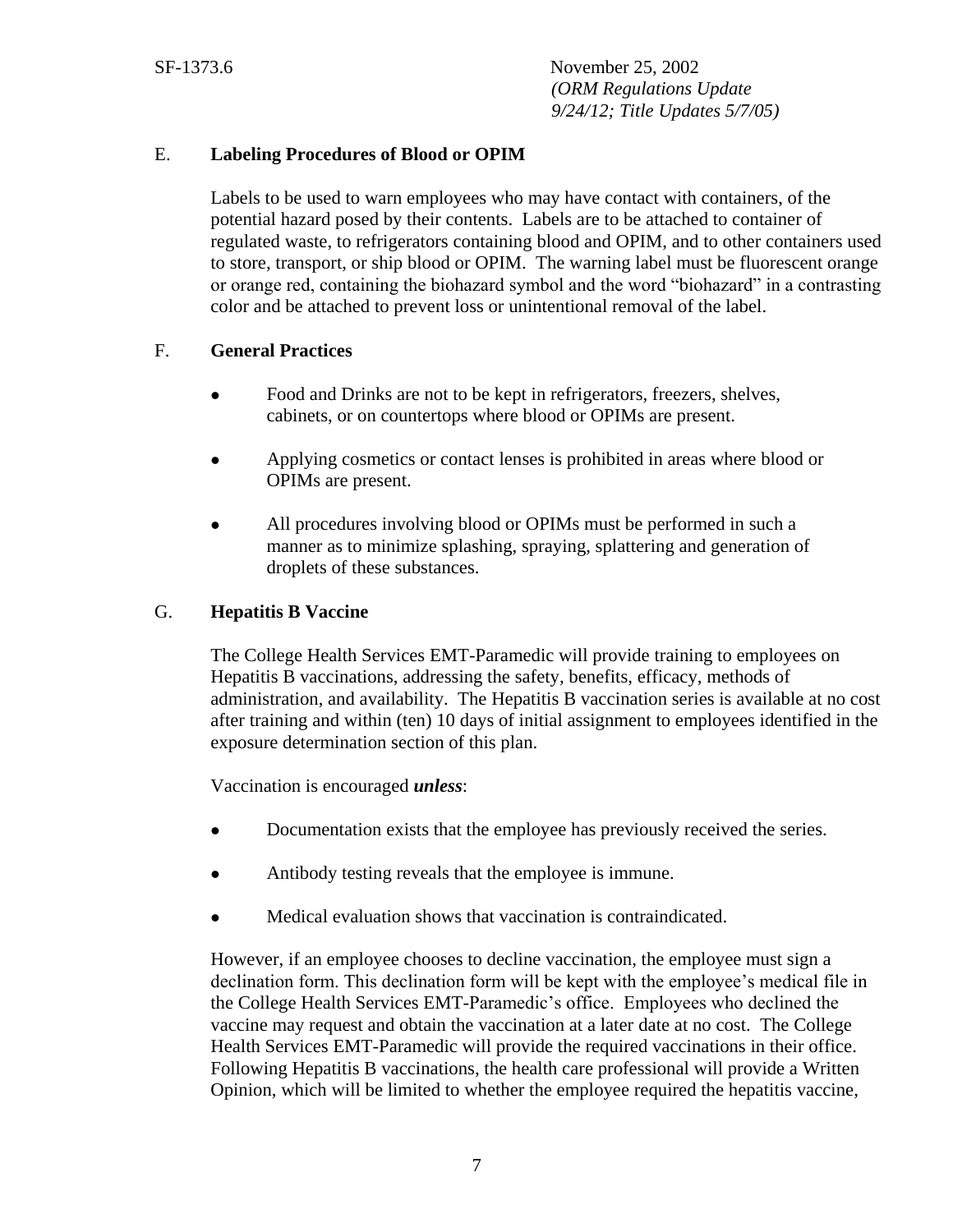and whether the vaccine was administered. This Written Opinion will also be kept in the employee's medical file in the College Health Services EMT-Paramedic's office.

If the U.S. Public Health Service recommends a routine booster dose of the Hepatitis B vaccine at a future date, such booster doses shall be made available at no cost to the employee.

# 7. **Information and Training**

All employees who have occupational exposure to bloodborne pathogens must receive training on the epidemiology, symptoms, protection from, and transmission of bloodborne pathogen diseases. The College Health Services EMT-Paramedic will provide this training. This training will be provided at no cost to the employee and during the employees' working hours. The training will be as follows:

- A. Will be provided face-to-face by the College Health Services EMT-Paramedic or certified BBP instructor for high risk employees (campus police, building services, nurses, etc.) within ninety (90) days of hire and annually thereafter. Training will be provided electronically or face-to-face for low risk employees (all other employees) within one (1) year of hire and every five (5) years thereafter.
- B. Training shall be tailored to the education and language level of the employee, and offered during the normal work shift. The training will be interactive and cover the following:
	- A copy of the standard and an explanation of its contents.
	- A discussion of the epidemiology and symptoms of bloodborne diseases.
	- An explanation of the modes of transmission of bloodborne pathogens.
	- An explanation of the Delgado Community College Bloodborne Pathogen ECP, and a method for obtaining a copy.
	- The recognition of tasks that may involve exposure.
	- An explanation of the use and limitations of methods to reduce exposure; for example, engineering controls, work practices and personal protective equipment (PPE).
	- Information on the types, selection, use, location, removal, handling, decontamination, and disposal of PPEs.
	- Information on the Hepatitis B vaccination, including efficacy, safety, method of administration, benefits, and that it will be offered free of charge.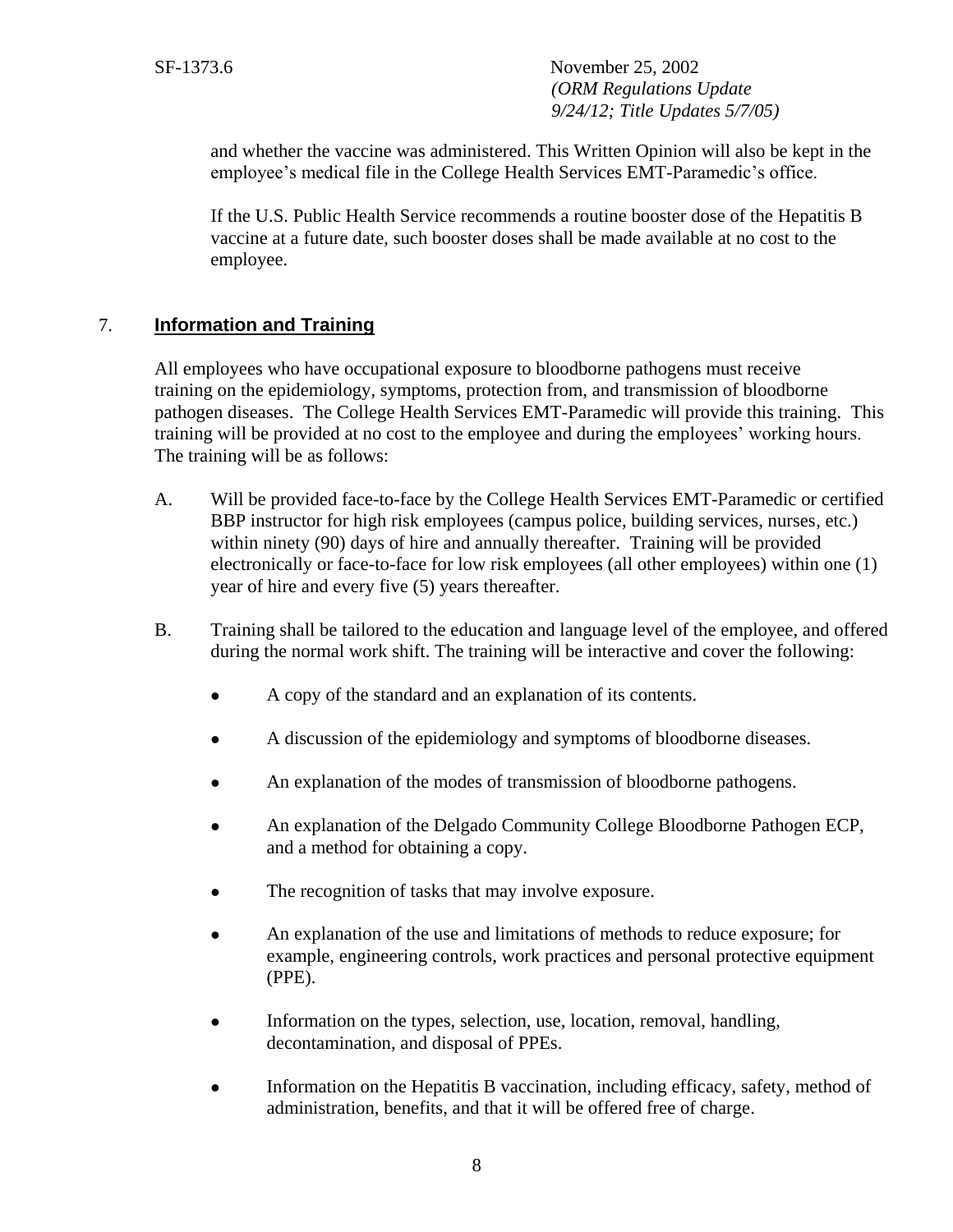- Information on the appropriate actions to take and persons to contact in an emergency involving blood or other potentially infectious materials.
- An explanation of the procedures to follow if an exposure incident occurs, including the method of reporting and medical follow up.
- Information on the evaluation and follow up required after an employee exposure incident.
- An explanation of the signs, labels, and color-coding systems.
- C. Employees who have received training on bloodborne pathogens in the 12 months preceding the effective date of this plan shall only receive training in provisions of the plan that were not covered.
- D. Additional training shall be provided to employees when there are any changes of tasks or procedures affecting the employee's occupational exposure.

# 8. **Recordkeeping**

A. Medical Records are maintained for each employee with occupational exposure in accordance with 29 CFR 1910.20, "Access to Employee Exposure and Medical Records."

The College Health Services EMT-Paramedic is responsible for maintenance of the required medical records. These confidential records are kept in these said offices for at least the duration of employment plus 30 years. Employee medical records are provided upon request of the employee or to anyone having written consent of the employee within 15 working days. These medical records include:

- Name and Social Security Number of the employee.
- Employee Hepatitis B vaccination status including dates of vaccination and the records relating to the employee's ability to receive the vaccine and signed declination form, if applicable.
- A copy of all the results of examinations, medical testing, and follow-up procedures.
- B. Training records are completed for each employee upon completion of training. These documents will be kept for at least three years at the College Health Services EMT-Paramedic and the Senior Compliance Officer. The training records include: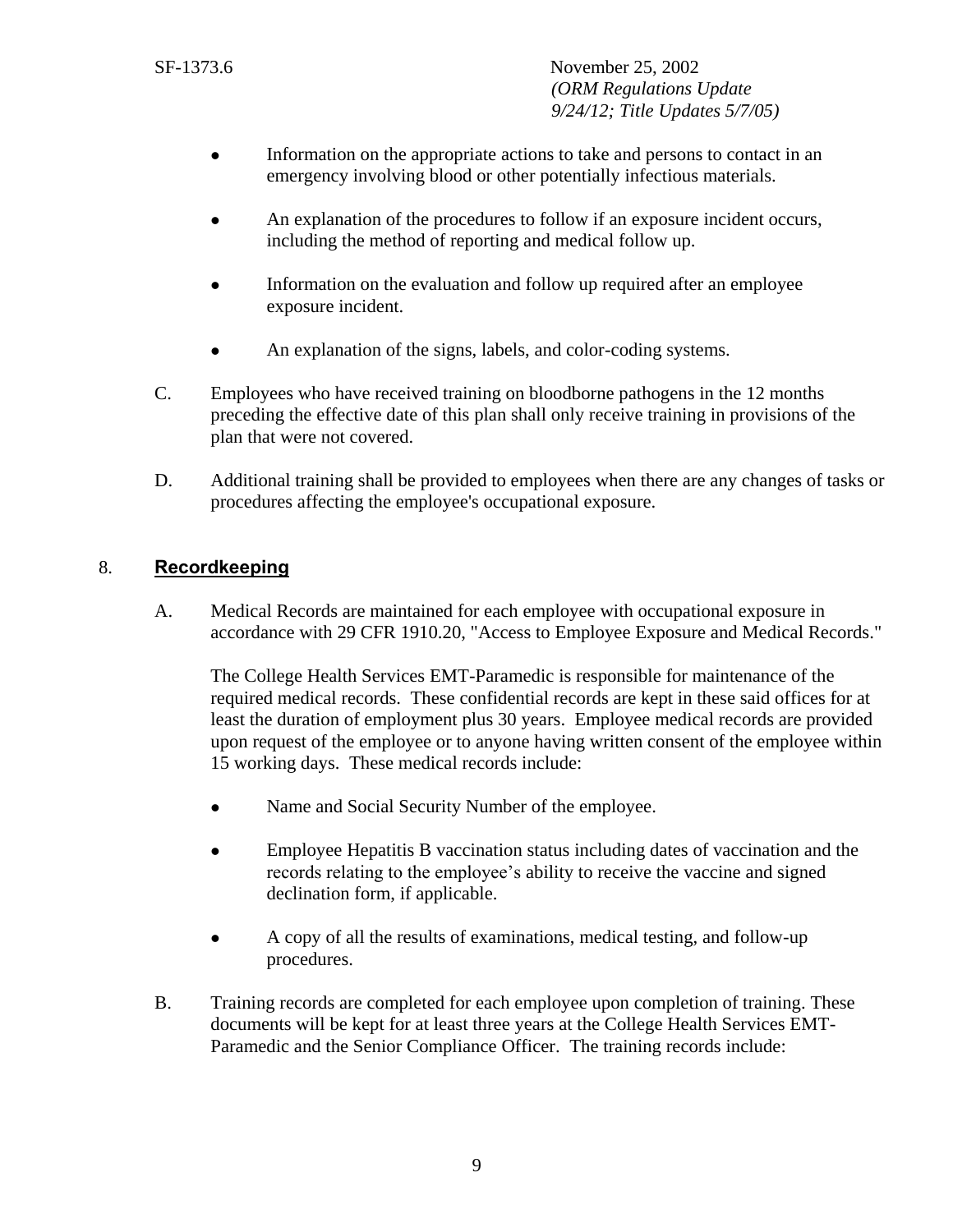- The dates of the training sessions.
- The contents or a summary of the training sessions.
- The names and qualifications of persons conducting the training.
- The names and job titles of all persons attending the training sessions.
- C. The College Health Services EMT-Paramedic will maintain a log of occupational injury or illness. Identifying information related to bloodborne pathogens will be removed prior to granting access to the records. The log will document the following:
	- Date of incident.
	- Name and Social Security number of the exposed individual.
	- Hepatitis B vaccination status.
	- Medical follow up, examination results, and medical testing.
	- Confidential medical information must be retained while the employee is employed by Delgado Community College and for thirty (30) years thereafter.

Employee medical records will be provided upon request, for examination and copying to the employee, the Director of NIOSH, the Assistant Secretary of Occupational Safety and Health, and to anyone having the written consent of the employee.

# 9. **Post- Exposure Evaluation and Follow-Up**

Should an exposure incident occur, employees must contact the College Health Services EMT-Paramedic who will conduct an immediately available confidential medical evaluation and follow-up. Following the initial first aid (clean the wound, flush eyes or other mucous membrane, etc.), the following activities will be performed:

- Document the routes of exposure and how the exposure occurred.
- Identify and document the source individual (unless the employer can establish that identification is infeasible or prohibited by state or local law).
- Obtain consent and make arrangements to have the source individual tested as soon as possible to determine Human Immune Deficiency Virus (HIV), Hepatitis C Virus (HCV) and/or Hepatitis B Virus (HBV) infectivity. Document that the source individual's test results were conveyed to the employee's health care provider.